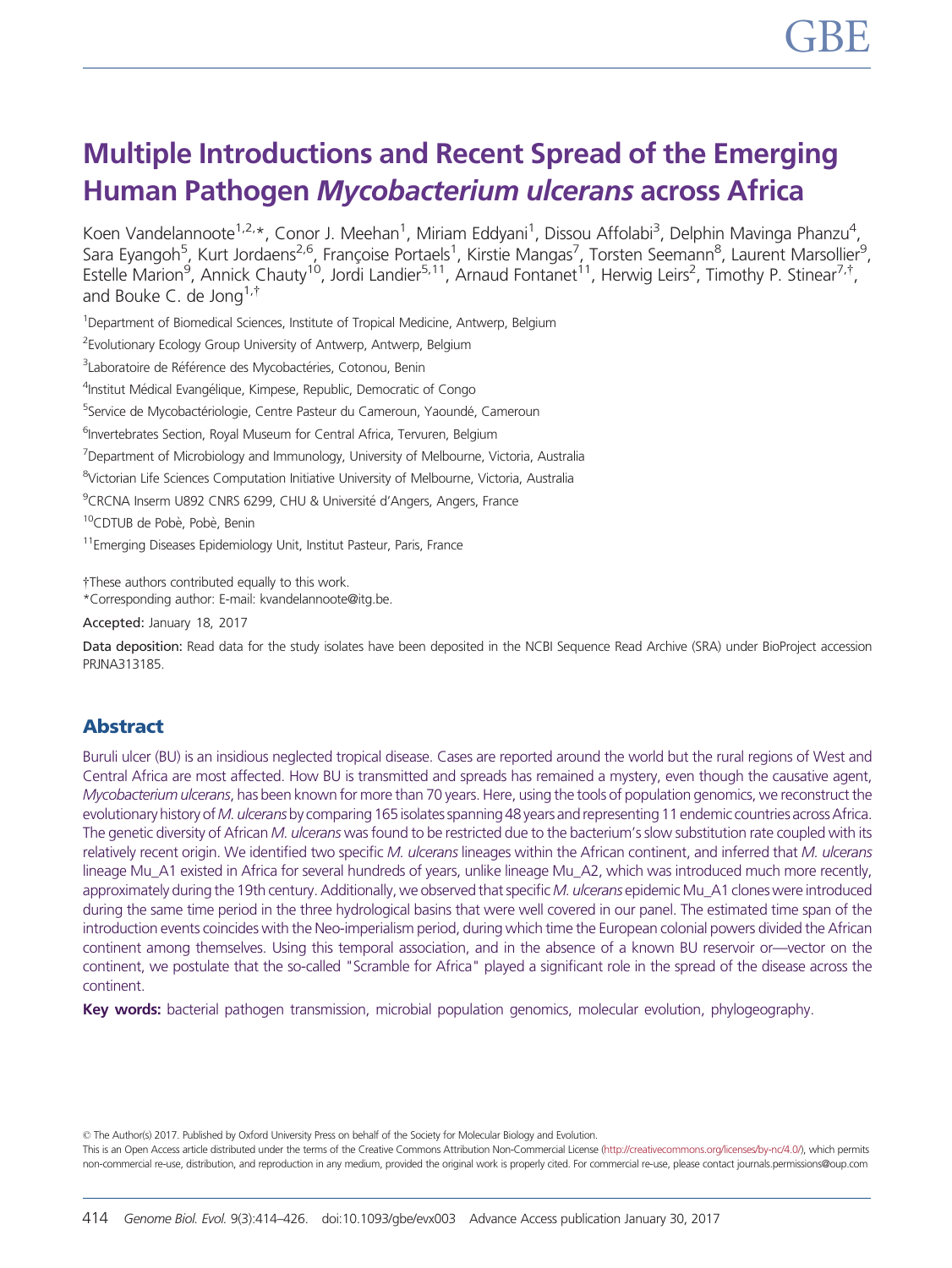## Introduction

Buruli ulcer (BU) is a slowly progressing necrotizing disease of skin and subcutaneous tissue caused by the pathogen Mycobacterium ulcerans[\(Portaels et al. 2009](#page-12-0)). BU is considered a neglected tropical disease, and in some highly endemic areas, it is more prevalent than the most notorious mycobacterial diseases, tuberculosis, and leprosy [\(Walsh et al. 2011\)](#page-12-0). Even though BU can affect all age groups, the majority of cases occur in children under age 15 [\(Debacker et al. 2004\)](#page-11-0). On the African continent, the first detailed clinical descriptions of ulcers caused by M. ulcerans have been attributed to Sir Albert Cook, a missionary physician who worked in Uganda in 1897 [\(Cook 1970](#page-11-0)). Since this first description BU was reported in 16 Sub-Saharan African countries over the course of the 20th and the early 21th century. Today, more than 30 countries worldwide have reported the emerging disease, although the highest incidence by far is still observed in impoverished, rural communities of West and Central Africa ([Janssens et al. 2005](#page-11-0)).

BU is known to occur primarily in foci around rural marshes, wetlands, and riverine areas ([Wagner et al. 2008](#page-12-0); [Portaels et al.](#page-12-0) [2009\)](#page-12-0). As proximity (but not contact) to these slow flowing or stagnant water bodies is a known risk factor for M. ulcerans infection [\(Jacobsen and Padgett 2010](#page-11-0)), it is generally believed that  $M$ . ulcerans is an environmental mycobacterium that can initiate infection after a micro-trauma of the skin [\(Meyers et al.](#page-12-0) [1974b;](#page-12-0) [Williamson et al. 2014\)](#page-12-0). Indeed, M. ulcerans DNA has been detected in a variety of aquatic specimens ([Portaels et al.](#page-12-0) [1999;](#page-12-0) [Vandelannoote et al. 2010](#page-12-0)), yet the significance of the detection of M. ulcerans DNA by PCR in environmental samples remains unclear in the disease ecology of BU [\(Portaels et al.](#page-12-0) [1999;](#page-12-0) [Eddyani et al. 2004;](#page-11-0) [Merritt et al. 2005](#page-11-0); [Marsollier et al.](#page-11-0) [2007;](#page-11-0) [Williamson et al. 2008;](#page-12-0) [Vandelannoote et al. 2010;](#page-12-0) [Durnez et al. 2010;](#page-11-0) [Gryseels et al. 2012](#page-11-0)). This is largely due to the fact that definite evidence for the presence of viable M. ulcerans in potential environmental reservoirs is lacking owing to the challenge of culturing the slow growing mycobacterium from non-clinical, environmental sources [\(Portaels et al. 2008](#page-12-0)). Consequently, the mode of transmission and non-human M. ulcerans reservoir(s) remain poorly understood (Rö[ltgen and](#page-12-0) [Pluschke 2015\)](#page-12-0). As until today no animal reservoir for M. ulcerans has been identified in the Afrotropic ecozone ([Durnez et al.](#page-11-0) [2010\)](#page-11-0), our working hypothesis is that humans with active, openly discharging BU lesions may play a pivotal role in the spread of the bacterium.

Multilocus sequence typing analyses [\(Yip et al. 2007](#page-12-0)) and subsequent whole-genome comparisons ([Doig et al. 2012\)](#page-11-0) indicated that M. ulcerans evolved from a Mycobacterium marinum progenitor by acquisition of the virulence plasmid pMUM001. This plasmid harbors genes required for the synthesis of the macrocyclic polyketide toxin mycolactone [\(Stinear](#page-12-0) [et al. 2004](#page-12-0)), which has cytotoxic and immunosuppressive properties that can cause chronic ulcerative skin lesions with limited inflammation and thus plays a key role in the pathogenesis of BU [\(George et al. 1999](#page-11-0)). Both the acquisition of the plasmid and a reductive evolution [\(Demangel et al. 2009;](#page-11-0) [Stinear et al.](#page-12-0) [2007](#page-12-0)) suggested that a generalist proto-M. marinum became a specialized mycobacterium, more adapted to a restricted environment, perhaps within a vertebrate host. Analysis of the genome suggests that this new niche is likely to be protected from sunlight, non-anaerobic, osmotically stable, and an extracellular environment where slow growth, the loss of several immunogenic proteins, and production of the immunosuppressive molecule, mycolactone, provide selective advantages ([Stinear et al. 2007;](#page-12-0) [Doig et al. 2012](#page-11-0)). The evolution of M. ulcerans has been mediated by the insertion sequence element (ISE) IS2404, which is present in the M. ulcerans genome in ~200 copies (Stinear et al. 2007). For some M. ulcerans lineages a second ISE, IS2606, is also present in a high copy number (~90 copies). These short, mobile genetic DNA elements promote genetic rearrangements by modifying gene expression and sequestering genes [\(Mahillon and Chandler 1998\)](#page-11-0). Increased ISE numbers are a signature for bacteria that have passed through an evolutionary bottleneck and undergone a lifestyle shift to a new niche, causing loss of genetic loci that are no longer required for the survival in the new environment ([Moran and Plague 2004](#page-12-0)). Subsequent whole-genome comparisons showed that this "niche-adapted" genomic signature was established in a M. ulcerans progenitor before its intercontinental dispersal [\(Doig et al. 2012](#page-11-0)).

The restricted genetic diversity of M. ulcerans has meant that conventional genetic fingerprinting methods have largely failed to differentiate clinical disease isolates, complicating molecular analyses on the elucidation of the disease ecology, the population structure, and the evolutionary history of the pathogen [\(Roltgen et al. 2012\)](#page-12-0). Whole genome sequencing (WGS) is currently replacing conventional genotyping methods for M. ulcerans [\(Doig et al. 2012;](#page-11-0) [Ablordey et al. 2015](#page-11-0); [Bolz et al. 2015](#page-11-0); [Eddyani et al. 2015\)](#page-11-0). Hence, in the present study, we sequenced and compared the genomes of 165 M. ulcerans disease isolates originating from multiple African disease foci to gain deeper insights into the population structure and evolutionary history of the pathogen, and to untangle the phylogeographic relationships within the genetically conserved cluster of African M. ulcerans.

# Materials and Methods

#### Bacterial Isolates and Sequencing

We analyzed a panel of 165 M. ulcerans disease isolates originating from disease foci in 11 African countries that had been cultured between 1964 and 2012 (see supplementary table S1, Supplementary Material online). Isolates were chosen to maximize temporal and spatial diversity within countries in which more than 20 isolates were available (see supplementary fig. S1, Supplementary Material online). Even though most well-documented BU endemic countries were well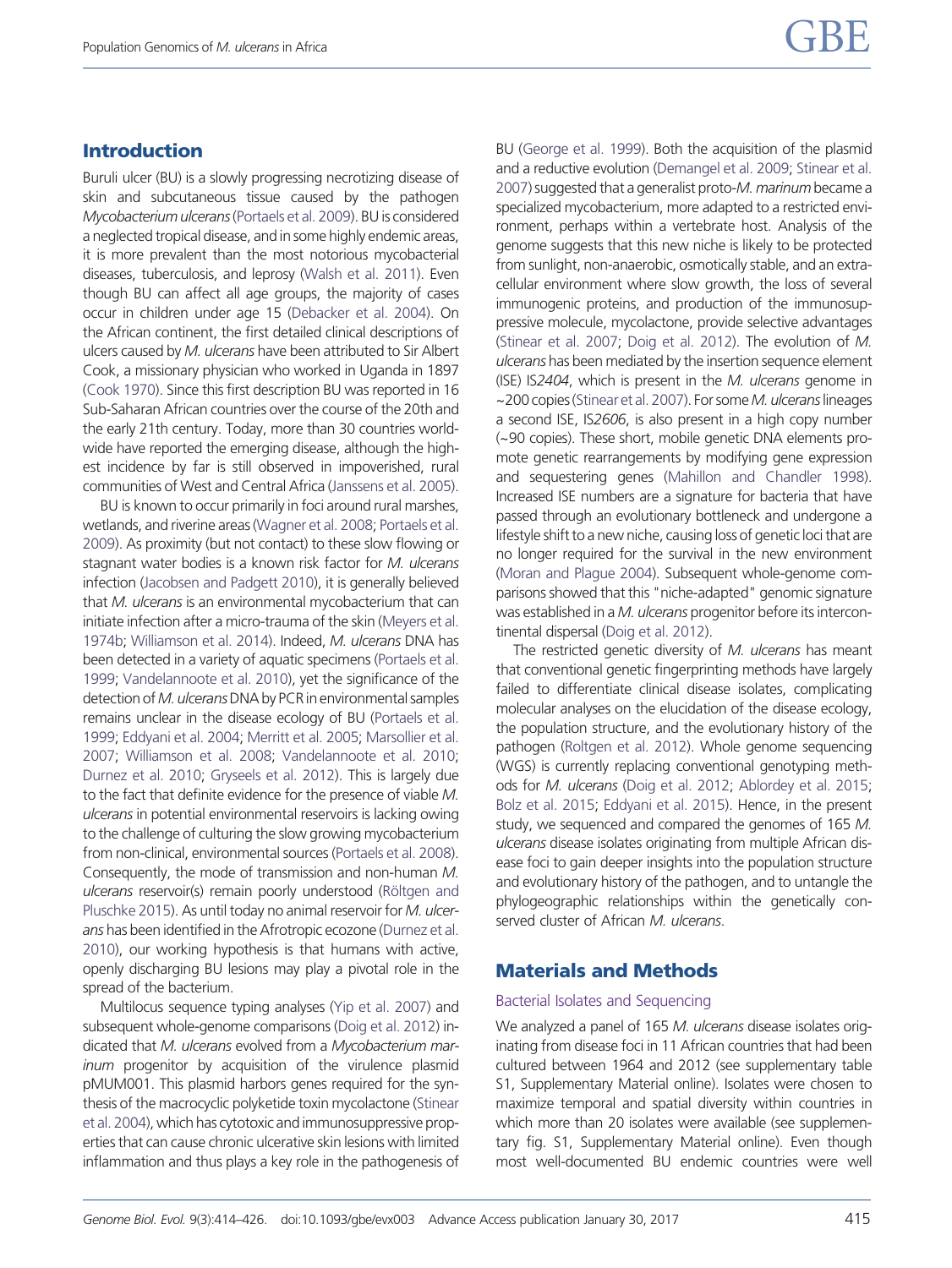represented, we were unable to include isolates from several African countries (Equatorial Guinea, Kenya, Liberia, Sierra Leone, and South Sudan), that have reported, if not isolated, (a limited number of) BU cases in the past [\(Janssens et al.](#page-11-0) [2005\)](#page-11-0). Two isolates from Papua New Guinea (PNG) were included as out-groups to root the African phylogenetic tree. PNG M. ulcerans was specifically chosen as it (together with African and other Southeast Asian M. ulcerans) belongs to the more virulent and distinct "classic" phylogenetic lineage [\(Kaser et al. 2007](#page-11-0)), relative to M. ulcerans isolates elsewhere.

Permission for the study was obtained from the ITM Institutional Review Board. Isolates were processed and analyzed without use of any patient identifiers, except for country and village of origin if this information was available. Based on conventional phenotypic and genotypic methods, bacterial isolates had previously been assigned to the species M. ulcerans [\(WHO 2014](#page-12-0)). Mycobacterial isolates were maintained for prolonged storage at  $\leq -70$  °C in Dubos broth enriched with growth supplement and glycerol. DNA was obtained by harvesting the growth of three Löwenstein–Jensen (LJ) slants followed by heat inactivation, mechanical disruption, enzymatic digestion, and DNA purification on a Maxwell 16 automated platform [\(Eddyani et al. 2015](#page-11-0)).

Index-tagged paired-end sequencing-ready libraries were prepared from gDNA extracts with the Nextera XT DNA Library Preparation Kit. Genome sequencing was performed on Illumina HiSeq 2000 and Miseq DNA sequencers according to the protocols of the manufacturers with 150bp, 250bp, or 300bp paired-end sequencing chemistry. Sequencing statistics are provided in supplementary table S1, Supplementary Material online. The quality of raw Illumina reads was investigated with FastQC v0.11.3 ([Andrews 2015\)](#page-11-0).

Prior to further analysis, reads were cleaned with clip, a tool in the Python utility toolset Nesoni v0.130 ([Harrison and](#page-11-0) [Seeman 2014](#page-11-0)). Reads were filtered to remove those containing ambiguous base calls, any reads<50 nucleotides in length, and reads containing only homopolymers. All reads were further trimmed to remove residual ligated Nextera adaptors and low quality bases  $( $Q10$ )$  at the 3' end. The total amount of read-pairs kept after clipping and their average read length are summarized for all isolates in supplementary table S1, Supplementary Material online.

#### Read Mapping and SNP/Large Deletion Detection

Read mapping and SNP detection were performed using the Snippy v2.6 pipeline [\(Seemann 2015\)](#page-12-0). The Burrows–Wheeler Aligner (BWA) v0.7.12 [\(Li and Durbin 2009\)](#page-11-0) was used with default parameters to map clipped read-pairs to two M. ulcerans Agy99 reference genomes: the M. ulcerans Agy99 bacterial chromosome (Genbank: CP000325) and the M. ulcerans pMUM001 plasmid (Genbank: BX649209). Due to the unreliability of read mapping in mobile repetitive regions all ISE elements (IS2404 and IS2606) and all (plasmid-encoded) polyketide synthase genes were masked in these reference genomes (397 kb/5.63 Mb—7% of Agy99, 118 kb/174 kb— 67% of pMUM001). After read mapping to M. ulcerans Agy99 and pMUM001, average read depths were determined with SAMtools v1.2 [\(Li et al. 2009](#page-11-0)) and are summarized for all isolates in supplementary table S1, Supplementary Material online). SNPs were subsequently identified using the variant caller FreeBayes v0.9.21 [\(Garrison and Marth 2012\)](#page-11-0), with a minimum depth of 10 and a minimum variant allele proportion of 0.9. Snippy was used to pool all identified SNP positions called in at least one isolate and interrogate all isolates of the panel at that position. As such a multiple sequence alignment of "core SNPs" was generated.

The number of reads mapping to unique regions of the plasmid and the bacterial chromosome was used to roughly infer plasmid copy number. This was achieved by calculating the ratio of the mode of read depth of all positions in the plasmid to that of the chromosome: Mo(read depth unique positions plasmid):Mo(read depth unique positions chromosome) [\(Holt et al. 2012\)](#page-11-0).

Large (>1000 bp) chromosomal deletions were detected with Breseq v.0.27.1 [\(Barrick et al. 2014](#page-11-0)), a reference-based alignment pipeline that has been specifically optimized for microbial genomes. Breseq was used with Bowtie2 v.2.2.6 ([Langmead and Salzberg 2012\)](#page-11-0) to map clipped read-pairs to Agy99 and the resulting missing coverage evidence was used to detect large deleted chromosomal regions.

#### Population Genetic Analysis

Bayesian model-based inference of the genetic population structure was performed using the "Clustering with linked loci" module ([Corander and Tang 2007\)](#page-11-0) in BAPS v.6.0 ([Corander et al. 2008\)](#page-11-0). This particular module takes potential linkage within the employed molecular information into consideration, which is advisable when performing genetic mixture analysis on SNP data from a haploid organism. A concatenation of the core-SNP alignment of both the bacterial chromosome and the plasmid was loaded as a sequential BAPS formatted file. This entry was complemented with a "linkage map" file that differentiated two linkage groups (bacterial chromosome & plasmid). The optimal number of genetically diverged BAPS-clusters (K) was estimated in our data by running the estimation algorithm with the prior upper bound of K varying in the range of 3–20. Because the algorithm is stochastic, the analysis was run in 20 replicates for each value of  $K$  as to increase the probability of finding the posterior optimal clustering with that specific value of K.

QGIS v.2.10 [\(Quantum\\_GIS 2012](#page-12-0)) was used to generate the figures on the geographical distribution of African M. ulcerans. The residence of BU patients at the time of their clinical visit was represented as points. In the case where residence information was missing, we used the location of the hospital supplying the sample. The administrative borders of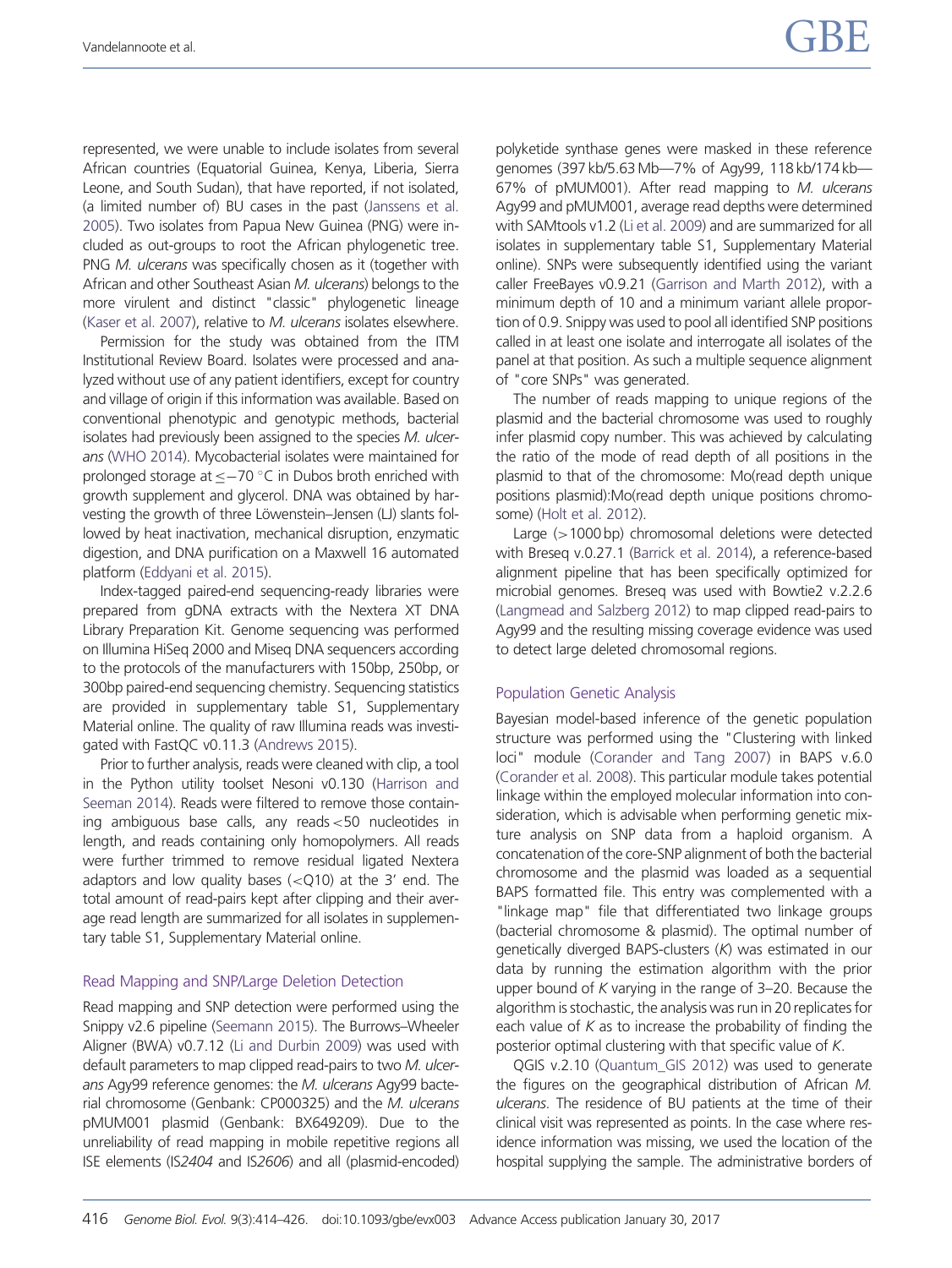countries were obtained from the Global Administrative Unit Layers dataset of FAO.

## Detection of Recombination

Evidence for recombination between different BAPS-clusters was assessed using several methods as studies show that no single method is optimal, whereas multiple approaches may maximize the chances of detecting recombination events [\(Posada and Crandall 2001\)](#page-12-0). A whole genome alignment was constructed with Snippy using default parameters. Recombination was assessed using the pairwise homoplasy index test  $\Phi_{\scriptscriptstyle{\mathrm{W}}}$  [\(Bruen et al. 2006](#page-11-0)) (with significance set at 0.05), as implemented in Splitstree v 4.13.1 ([Huson and](#page-11-0) [Bryant 2006](#page-11-0)) on the whole genome alignment. We used BRAT-NextGen [\(Marttinen et al. 2012](#page-11-0)) to detect recombination events within our isolate panel using the whole genome alignment. BRAT-NextGen was specifically developed to detect homologous recombinant segments among a group of closely related bacteria over the process of their diversification and has been shown to be highly accurate when applied to mycobacteria ([Mortimer and Pepperell 2014\)](#page-12-0). The estimation of recombination was started with a partitioning of the whole genome alignment into 5kb segments and running a clustering analysis separately on each of these segments. The alpha hyper-parameter was estimated with default settings. The proportion of shared ancestry (PSA) tree was cut at 0.15 differentiating a total set of four clusters for all taxa. Recombination profiles were calculated with 100 iterations, at which stage parameter estimations had successfully converged. Significance ( $P < 0.05$ ) of each putative recombinant segment was determined with 100 pseudo replicate permutations.

#### Maximum-Likelihood Phylogenetic Analysis

A maximum-likelihood (ML) phylogeny was estimated 10 times from the SNP alignment using RAxML v8.2.0 [\(Stamatakis 2014\)](#page-12-0) under a plain generalized time reversible (GTR) model (no rate heterogeneity) with likelihood calculation correction for ascertainment bias using the Stamatakis method [\(Stamatakis 2015](#page-12-0)). Identical sequences were removed before the RAxML runs. For each run, we performed 10,000 rapid bootstrap analyses to assess support for the ML phylogeny. The tree with the highest likelihood across the 10 runs was selected. We used TreeCollapseCL v4 ([Hodcroft 2013](#page-11-0)) to collapse nodes in the tree with bootstrap values below a set threshold of 70% [\(Hillis and Bull 1993\)](#page-11-0) to polytomies, whereas preserving the length of the tree. Phylogenetic relationships were inferred with the two PNG strains as outgroups. Root-totip distances were extracted from the ML phylogeny using TreeStat v1.2 [\(Rambaut 2008\)](#page-12-0). The relationship between root-to-tip distances and tip dates ([Rieux and Balloux 2016\)](#page-12-0) was determined using linear regression analysis in R v3.2.0 [\(R](#page-12-0) [Core Team 2015\)](#page-12-0).

## Bayesian Phylogenetic Analysis

We used BEAST2 v2.2.1 [\(Bouckaert et al. 2014](#page-11-0)) to date evolutionary events, determine the substitution rate and produce a time-tree of African M. ulcerans, as this approach allows for inference of phylogenies with a diverse set of molecular clock and population parameters [\(Drummond et al. 2006](#page-11-0)). Path sampling (PS) [\(Lartillot and Philippe 2006\)](#page-11-0) was used to determine the best clock and population model priors by computing the marginal likelihoods of competing models of evolution, as this method has been shown to outperform other methods of model selection ([Baele et al. 2012](#page-11-0); [Lartillot](#page-11-0) [and Philippe 2006\)](#page-11-0). We compared three clock models (strict, uncorrelated exponential relaxed, and uncorrelated lognormal relaxed) in combination with two demographic coalescent models (constant and exponential). The required number of steps in PS analysis was determined by running one of the more complex models (uncorrelated log-normal relaxed clock/constant coalescent tree prior) with a different amount of steps, starting from 100 steps until 400 using increments of 50. As no difference in marginal likelihood estimates was observed after 100 steps, each model was run for 100 path steps, each with 200 million generations, sampling every 20,000 MCMC generations and with a burn-in of 30%. Likelihood log files of all individual steps were inspected with Tracer v1.6 ([Rambaut et al. 2014\)](#page-12-0) to see whether the chain length produced an effective sample size (ESS) larger than 400, indicating sufficient sampling. Marginal likelihoods of the models were then used to calculate natural log Bayes factors (LBF =  $\ln$  mL(model1)-mL(model2)), which evaluate the relative merits of competing models (see also supplementary material, Supplementary Material online).

The best clock/demographic model (UCLD relaxed clock with a constant coalescent tree prior—see also supplementary material, Supplementary Material online) was then used to infer a genome scale African M. ulcerans time-tree under the GTR substitution model and with tip-dates defined as the year of isolation (supplementary table S1, Supplementary Material online). Analysis was performed in BEAST2 using a total of 10 independent chains of 200 million generations, with samples taken every 20,000 MCMC generations. Log files were inspected for convergence and mixing with Tracer v1.6. LogCombiner v2.2.1 [\(Bouckaert et al. 2014](#page-11-0)) was then used to combine log and tree files of the independent BEAST2 runs, after having removed a 30% burn-in from each run. Thus, parameter medians and 95% highest posterior density (HPD) intervals were estimated from over 1.6 billion visited MCMC generations. To ensure prior parameters were not over-constraining the calculations, the entire analysis was furthermore run while sampling only from the prior. Finally, we also checked for the robustness of our findings under different priors, as states of low mutation rate and large  $t_{\text{root}}$  are hard to distinguish from otherwise identical states of large mutation rate and smaller  $t_{\text{root}}$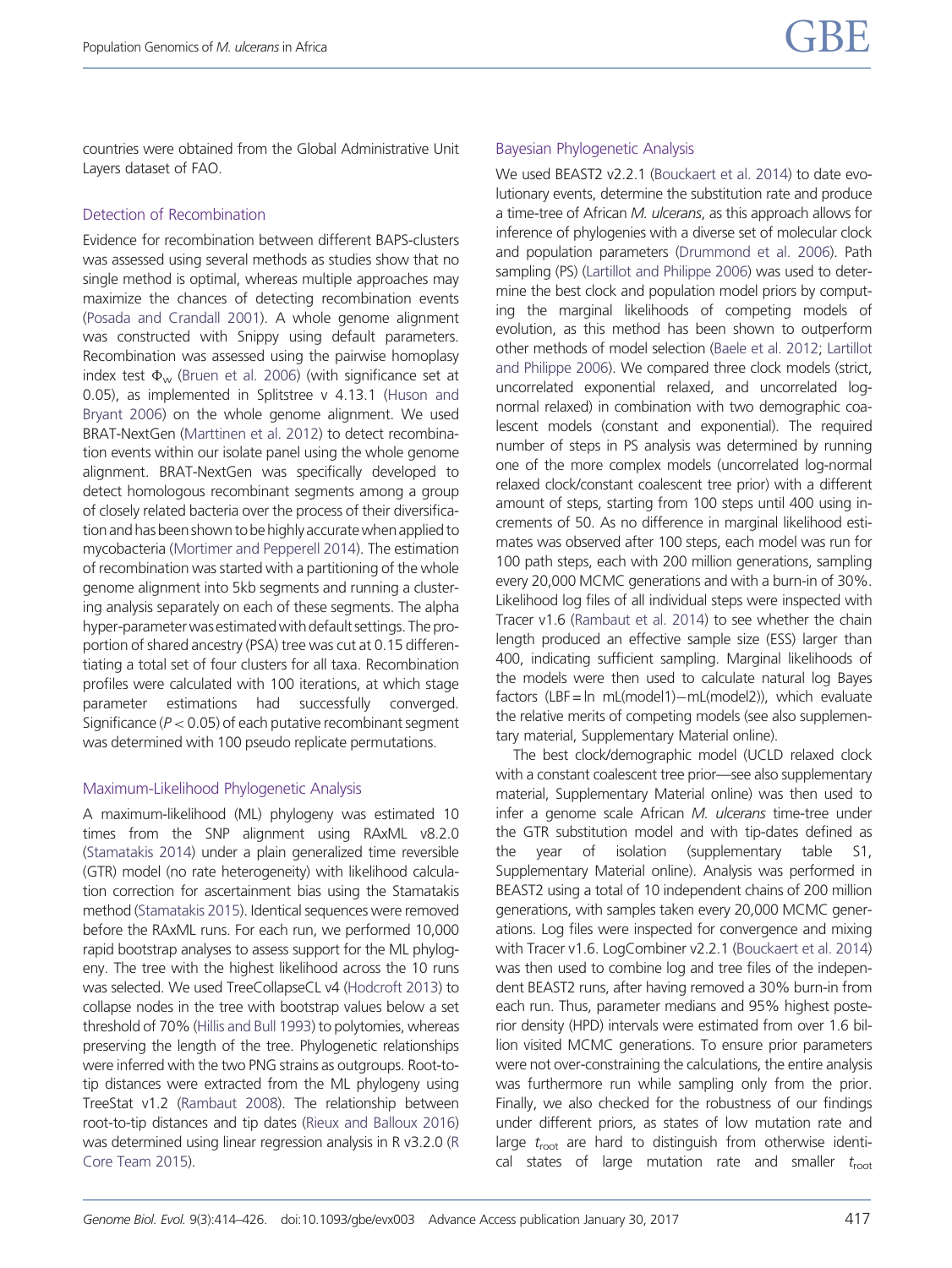[\(Drummond et al. 2002](#page-11-0)). This additional analysis was required as the tree prior and the clock prior interact when adding sequence data, and the strength of this interaction is not visible when sampling exclusively from the prior.

TreeAnnotator was used to summarize the posterior sample of time-trees so as to produce a maximum clade credibility tree with the posterior estimates of node heights visualized on it (posterior probability limit  $> 0.8$ ).

A permutation test was used to assess the validity of the temporal signal in the data. This was undertaken by performing 20 additional BEAST2 runs (of 200 million MCMC generations each) with identical substitution (GTR), clock (uncorrelated log-normal relaxed), and demographic models (constant coalescent) but with tip dates randomly reassigned to sequences. This random "null set" of tip-date and sequence correlations was then compared with the substitution rate estimate of the genuine tip-date and sequence correlations [\(Holt et al. 2012](#page-11-0); [Rieux and Balloux 2016\)](#page-12-0).

#### Discrete Phylogeographic Analysis

To assess the geospatial distribution of African M. ulcerans through time, an additional BEAST2 analysis was performed. In this analysis, the posterior probability distribution of the location state (geographic region) of each node in the tree was inferred, in addition to the parameters described above (tree topology, evolutionary, and demographic model). Sampled isolates were associated with fixed discrete location states and a discrete BSSVS geospatial model [\(Lemey et al.](#page-11-0) [2009\)](#page-11-0) was subsequently used to reconstruct the ancestral location states of internal nodes in the tree from these isolate regions. To prevent loss of the signal in the data by considering too many discrete regions compared with the number of isolates, we limited the amount of discrete regions by merging neighboring countries (similarly as carried out [in Comas et al.](#page-11-0) [2013;](#page-11-0) [He et al. 2013\)](#page-11-0). As such we differentiated five regions: Ivory Coast (20 isolates), Ghana-Togo (25 isolates), Benin-Nigeria (65 isolates), Cameroon-Gabon (24 isolates), and Angola-DRCongo-Congo (30 isolates). Ten independent chains were run for 200 million generations, with subsamples recorded from the posterior every 20,000 MCMC generations. LogCombiner was then used to combine tree files of the independent BEAST2 runs, after having removed a 30% burn-in from each run. TreeAnnotator was used as described above to summarize the posterior sample of time-trees.

## Results and Discussion

In order to understand how and when M. ulcerans has spread across Africa, we sequenced the genomes of 165 African isolates that were obtained between 1964 and 2012 and spanned most of the known endemic areas of BU in 11 different African countries (supplementary fig. S1, Supplementary Material online). This collection captured as much diversity as possible within Africa whereas minimizing the phylogenetic discovery bias implicit to SNP typing ([Pearson](#page-12-0) [et al. 2004](#page-12-0); [Roltgen et al. 2010\)](#page-12-0). Resulting sequence reads were mapped to the Ghanaian M. ulcerans Agy99 reference genome and, after excluding mobile repetitive IS elements and small insertion-deletions (indels), we detected a total of 9,193 SNPs uniformly distributed across the M. ulcerans chromosome with approximately 1 SNP per 613 bp (0.17% nucleotide divergence) (supplementary fig. S2, Supplementary Material online). Similarly, a total of 81 SNPs were identified in the nonrepetitive regions of pMUM001, which resulted in a very comparable nucleotide divergence of 0.14%. The maximum chromosomal genetic distance between two African isolates was 5,157 SNPs.

## The Population Structure of M. ulcerans in Africa

Large DNA deletions are excellent evolutionary markers because they are very unlikely to occur independently in different lineages but rather are the result of unique irreversible events in a common progenitor ([Brosch et al. 2002\)](#page-11-0). We explored the distribution of large chromosomal deletions (relative to Agy99) and identified differential genome reduction that supports the existence of two specific M. ulcerans lineages within the African continent, hereafter referred to as Lineage Africa I (Mu\_A1) and Lineage Africa II (Mu\_A2). A total of 20 genomic deletion events were identified in all lineage Mu\_A2 strains ([table 1\)](#page-5-0). Most of the 20 deletions were mediated by IS elements IS2404 and IS2606 which are known to profoundly enhance mycobacterial genome plasticity ([Stinear et al.](#page-12-0) [2007](#page-12-0)). These high copy number IS elements either flanked the deletion or they were present in the deleted or substituted sequence stretches. The 20 identified deletions contained a total of 27 protein coding sequences (CDSs) and 12 pseudogenes [\(table 1](#page-5-0)). The number of deleted CDSs and pseudogenes averaged two per deletion event (range one–eight). Well represented were pseudogenes that either contained frameshift mutations or were disrupted by IS elements.

SNP-based exploration of the genetic population structure using BAPS [\(Corander et al. 2008](#page-11-0)) agreed with the above deletion analysis and subdivided the African M. ulcerans population into four major clusters. Clusters 1–3 constitute Mu\_A1 whereas BAPS-cluster 4 corresponds to Mu\_A2. The composition of these clusters is detailed in supplementary table S1, Supplementary Material online. Cluster 1 circulates throughout the African continent and represents the vast majority of the isolates,  $n = 136$  (82.4%). This cluster is also the most genetically diverse with an intra-cluster average pairwise SNP difference (SNP $\Delta$ ) of 171 SNPs (SD = 73). Clusters 2, 3, and 4 were considerably smaller, encompassing 20 (12.1%), 1 (0.6%), and 8 (4.8%) isolates, respectively. Cluster 2 circulates in different regions of Cameroon and neighboring Gabon and corresponds to an SNP $\triangle$  of 64 SNPs (SD = 54). Cluster 3 (1 isolate) was only found in Uganda. Finally, Cluster 4 (which encompasses Mu\_A2 entirely) has a SNP $\Delta$  of 81 SNPs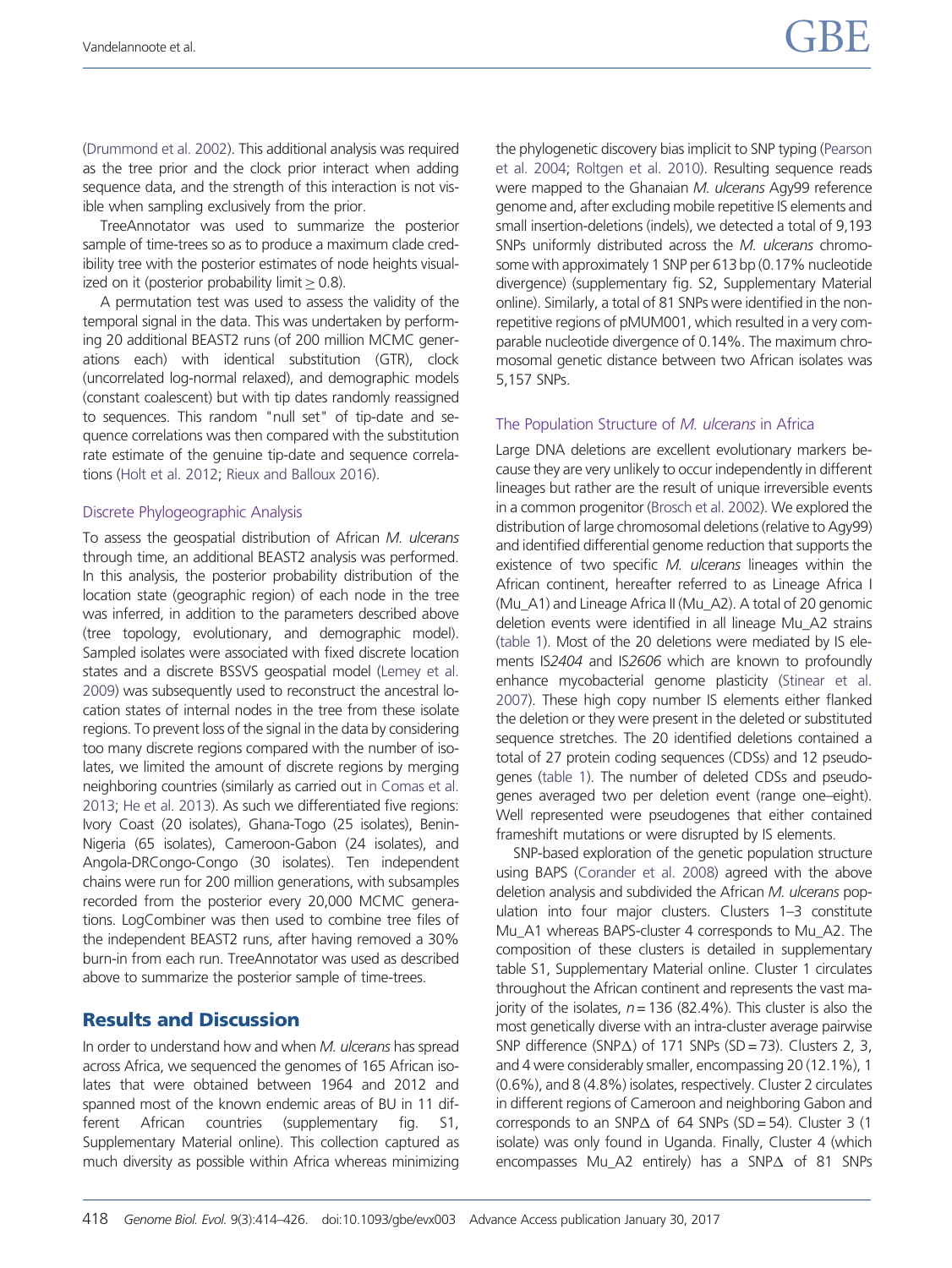#### <span id="page-5-0"></span>Table 1

Genomic Deletions in Mu A2 Relative to the Agy99 Reference Genome (Mu A1).<sup>a</sup> in Agy99

| Start position <sup>a</sup> | End position <sup>a</sup> | Size of       | Description of affected genes <sup>a</sup>                                                                                                                                                                                                              |  |  |
|-----------------------------|---------------------------|---------------|---------------------------------------------------------------------------------------------------------------------------------------------------------------------------------------------------------------------------------------------------------|--|--|
|                             |                           | deletion (bp) | MUL 0025: transposase for IS2606                                                                                                                                                                                                                        |  |  |
| 26779                       | 28225                     | 1446          |                                                                                                                                                                                                                                                         |  |  |
| 132163                      | 133609                    | 1446          | MUL_0131: transposase for IS2606                                                                                                                                                                                                                        |  |  |
| 826566                      | 828021                    | 1455          | MUL_0780: transposase for IS2606                                                                                                                                                                                                                        |  |  |
| 1618246                     | 1619692                   | 1446          | MUL_1494: hypothetical cytoplasmic protein; MUL_1495:                                                                                                                                                                                                   |  |  |
|                             |                           |               | transposase for IS2606                                                                                                                                                                                                                                  |  |  |
| 1711639                     | 1713085                   | 1446          | MUL_1581: conserved hypothetical protein (pseudogene-disrupted by IS2404);                                                                                                                                                                              |  |  |
|                             |                           |               | MUL_1582: transposase for IS2404                                                                                                                                                                                                                        |  |  |
| 2627839                     | 2629851                   | 2012          | MUL_2348: polyketide synthase (pseudogene-disrupted by IS2606<br>& Frame shift mutation)                                                                                                                                                                |  |  |
| 2886326                     | 2887702                   | 1376          | MUL_2586: PPE family protein (pseudogene-disrupted by IS2404);                                                                                                                                                                                          |  |  |
|                             |                           |               | MUL_2585: transposase for IS2404                                                                                                                                                                                                                        |  |  |
| 2976946                     | 2980459                   | 3513          | MUL_2663: metal cation transporting p-type ATPase CtpH_1                                                                                                                                                                                                |  |  |
|                             |                           |               | (pseudogene-Frame shift mutation)                                                                                                                                                                                                                       |  |  |
| 3055344                     | 3058692                   | 3348          | MUL_2733: conserved hypothetical protein (pseudogene-disrupted by IS2404);                                                                                                                                                                              |  |  |
|                             |                           |               | MUL_2735: transposase for IS2606; MUL_2736: transposase for IS2404                                                                                                                                                                                      |  |  |
| 3304274                     | 3307178                   | 2904          | MUL_2983: transposase for IS2606; MUL_2984: transposase for IS2404                                                                                                                                                                                      |  |  |
| 3594994                     | 3596440                   | 1446          | MUL_3219: type I restriction-modification system restriction subunit                                                                                                                                                                                    |  |  |
|                             |                           |               | (pseudogene-frame shift mutation); MUL_3221: transposase for IS2606                                                                                                                                                                                     |  |  |
| 3603880                     | 3605326                   | 1446          | MUL_3229: transposase for IS2606                                                                                                                                                                                                                        |  |  |
| 3811852                     | 3813298                   | 1446          | MUL_3438: transposase for IS2606                                                                                                                                                                                                                        |  |  |
| 3986318                     | 3989256                   | 2938          | MUL_3592: transposase for IS2606 (pseudogene-frame                                                                                                                                                                                                      |  |  |
|                             |                           |               | shift mutation); MUL_3593: transposase for IS2404                                                                                                                                                                                                       |  |  |
| 4286753                     | 4288200                   | 1447          | MUL_3836: transposase for IS2606 (pseudogene—frame shift mutation)                                                                                                                                                                                      |  |  |
| 4687633                     | 4689079                   | 1446          | MUL_4214: transposase for IS2606; MUL_4215: N-term cell filamentation protein Fic                                                                                                                                                                       |  |  |
|                             |                           |               | (pseudogene-disrupted by insertion sequence)                                                                                                                                                                                                            |  |  |
| 4848769                     | 4850215                   | 1446          | MUL_4368: transposase for IS2606                                                                                                                                                                                                                        |  |  |
| 4876318                     | 4879973                   | 3655          | MUL_4394: hypothetical membrane protein; MUL_4395: mid-section conserved hypothetical<br>membrane protein (pseudogene-DNA deletion); MUL_4397: transposase for<br>IS2606; MUL_4398: transposase for IS2404                                              |  |  |
| 4961244                     | 4962690                   | 1446          | MUL_4474: transposase for IS2606                                                                                                                                                                                                                        |  |  |
| 5088793                     | 5096926                   | 8133          | MUL_4588: N-term conserved hypothetical protein (pseudogene—disrupted by IS2404);                                                                                                                                                                       |  |  |
|                             |                           |               | MUL_4589: transposase for IS2404; MUL_4590: hypothetical cytoplasmic protein; MUL_4591:<br>hypothetical cytoplasmic protein; MUL_4592: hypothetical cytoplasmic protein; MUL_4593:<br>conserved hypothetical protein (pseudogene-frame shift mutation); |  |  |
|                             |                           |               | MUL 4594: hypothetical                                                                                                                                                                                                                                  |  |  |
|                             |                           |               | cytoplasmic protein; MUL_4595: transposase for IS2404                                                                                                                                                                                                   |  |  |

 $(SD = 41)$ . Relative to the occurrence of Mu $A1$ , Mu $A2$  is common in Gabon (40%, 2 Mu\_A2/5 total Gabonese strains), but quite rare in Cameroon (5%, 1/19) and Benin (8%, 5/59).

#### African M. ulcerans Evolves through Clonal Expansion, Not Recombination

Ignoring recombination when analyzing evolving bacterial pathogens can be misleading as the process has the potential to both distort phylogenetic inference and create a false signal of apparent mutational evolution by (horizontally) introducing additional divergence between heterochronously sampled disease isolates [\(Croucher et al. 2013](#page-11-0)). The pairwise homoplasy

index ( $\Phi$ w) did not find statistically significant evidence for recombination  $(P= 0.1545)$  between different BAPS-clusters. Correspondingly, BRAT-NextGen did not detect any recombined segments in any isolate, supporting a strongly clonal population structure for M. ulcerans that is evolving by vertically inherited mutations.

## Phylogenetic Analysis Reveals Strong Geographical Restrictions on M. ulcerans Dispersal

A phylogeny was reconstructed from the chromosomal SNP alignment using both maximum-likelihood (RAxML) and Bayesian (BEAST2) approaches. Supplementary fig. S3, Supplementary Material online shows a well-supported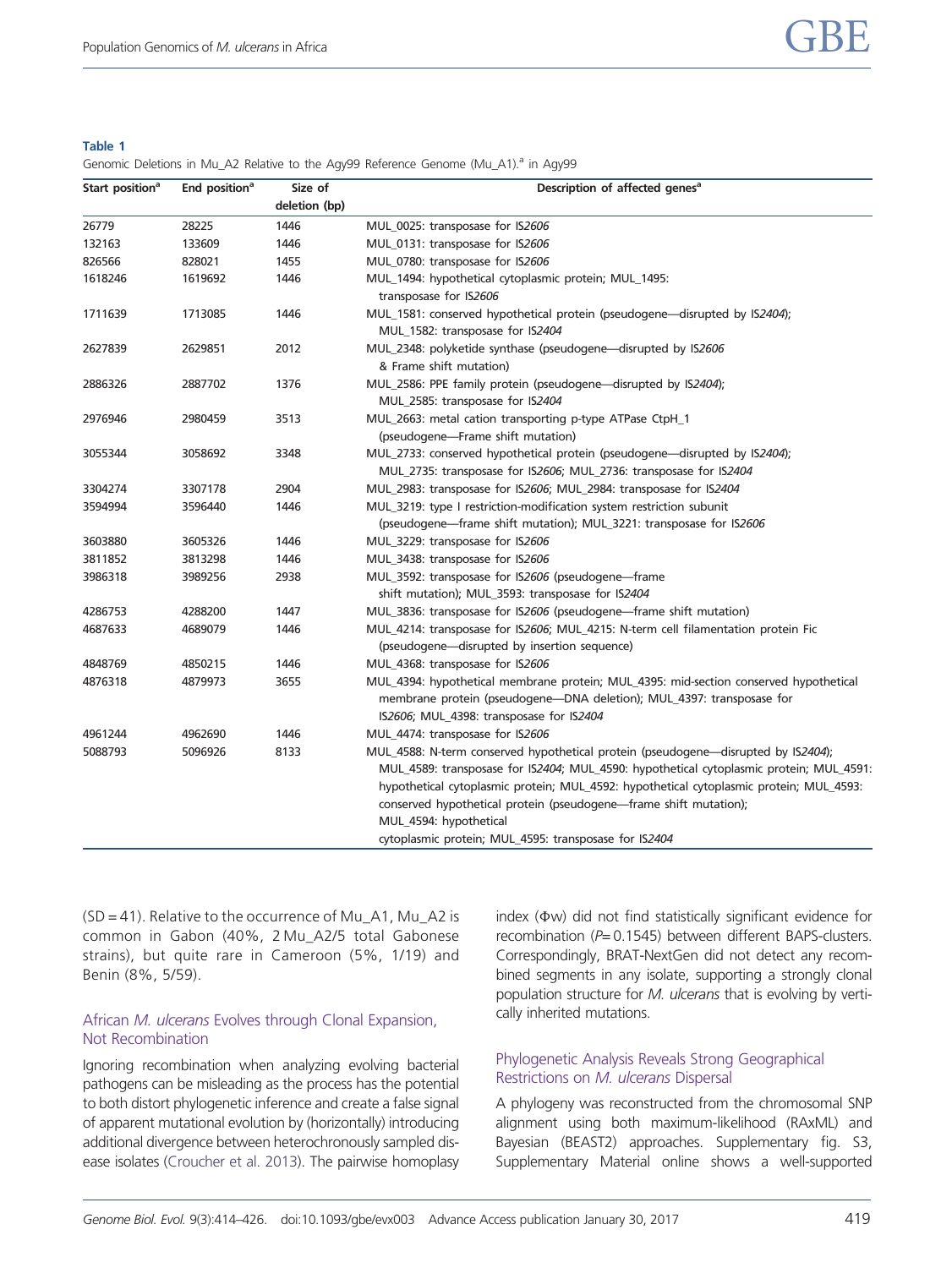ML-phylogeny that resolved the two major African lineages Mu\_A1 and Mu\_A2 and distinguished between the four BAPS-clusters within the African panel. Both the lineages and the BAPS-clusters had 100% bootstrap support and a Bayesian posterior probability of 1 (BEAST2 tree—[fig. 1](#page-7-0)). The genome-based phylogeny was consistent with previously constructed phylogenies based on discriminating ISE-SNP markers even though these previous trees suffered from low branch support ([Vandelannoote et al. 2014](#page-12-0)). The tree also indicated that Mu\_A1 is much more widely dispersed within the African continent than Mu\_A2.

We identified an unambiguous relationship between the genotype of an isolate and its geographical origin. This is illustrated by the explicit regional clustering of M. ulcerans within the phylogenetic tree, indicating significant geographical structure in the African mycobacterial population. For instance, all strains isolated from patients living in the hydrological basin of the Kouffo River of southern Benin clustered together in a "basin-specific" clade in the Bayesian phylogeny [\(fig. 1](#page-7-0)). Our observations confirm and extend previous data showing geographical subdivisions ([Doig et al. 2012;](#page-11-0) [Roltgen](#page-12-0) [et al. 2010](#page-12-0); [Vandelannoote et al. 2014](#page-12-0); [Ablordey et al. 2015;](#page-11-0) [Bolz et al. 2015](#page-11-0)), and indicate that when M. ulcerans is introduced in a particular area, it remains isolated and localized for a sufficient amount of time to allow mutations to become fixed in that population. As such, a local genotype that is associated with that area is allowed to evolve.

We also identified a strong association between the distribution of particular genotypes and hydrological drainage areas. It appears that the borders of hydrological basins (consisting of elevated regions, and salt water) also form a barrier to bacterial spread. For instance, the isolates of the Kouffo Basin are distinct from isolates originating from the neighboring Oueme Basin, and are in fact more related to isolates from Ghana and Ivory Coast [\(fig. 1](#page-7-0)).

#### A Central Role for the Mycolactone Producing Plasmid

All sequenced isolates carried the pMUM001 plasmid. By comparing read depths of all plasmid and chromosome positions we roughly estimated an average pMUM001 copy number of 1.3 copies per cell (range 0.4–1.7). Furthermore, the plasmid ML-tree (built with the discovered 81 SNPs) was observed to closely match the topology and relative branch lengths of the chromosome ML-tree (supplementary fig. S3A, Supplementary Material online), which is consistent with coevolution of the plasmid with the host-chromosome, stable maintenance of the plasmid, and absence of transfer of plasmid variants between host bacteria. This asserted the central role of the mycolactone producing plasmid in the evolution of African M. ulcerans. These findings, combined with the observation that mycolactone negative isogenic mutants are avirulent [\(George et al. 1999](#page-11-0)), indicate that there is strong purifying selection on maintaining a functional plasmid that allows the mycobacterium to biosynthesize its primary virulence determinant mycolactone.

#### The Substitution Rate of African M. Ulcerans Is Remarkably Low

The major objective of this study was to estimate the rate of evolution of M. ulcerans in order to estimate the temporal dynamics of the spread of the pathogen across Africa. Like Mycobacterium tuberculosis [\(Comas et al. 2013\)](#page-11-0), M. ulcerans does not exhibit a strict molecular clock with substitution mutations occurring at a fixed regular rate, complicating temporal inferences. To overcome this potential limitation, we used a Bayesian approach with a relaxed molecular clock model to infer the evolutionary dynamics of the African mycobacterial population (see also supplementary material, Supplementary Material online). As such, a genome scale African M. ulcerans time-tree was inferred ([fig. 1](#page-7-0)), whereas also providing estimates of nucleotide substitution rates and divergence times for key M. ulcerans clades.

We estimated a mean genome wide substitution rate of 6.32E-8 per site per year (95% HPD interval  $[3.90E-8$  to 8.84E-8]), corresponding to the accumulation of 0.33 SNPs per chromosome per year (95% HPD interval [0.20-0.46]) (excluding IS elements). To test the validity of the discovered temporal signal in the data, we performed 20 permutation tests. This produced a null set of 20 "randomized" substitution rate distributions, which were significantly different (Wilcoxon test,  $P < 2.2E-16$ ) to the substitution rate estimate of the genuine tip-date and sequence correlation (see supplementary fig. S4, Supplementary Material online). This clearly indicated that the tip dates were informative and could provide sufficient calibrating information for the analysis [\(Holt](#page-11-0) [et al. 2012](#page-11-0); [Rieux and Balloux 2016\)](#page-12-0). The estimated genome wide substitution rate is lower than the estimate for Clostridium difficile (1.88E-7) [\(He et al. 2013\)](#page-11-0) and Shigella sonnei (6.0E-7) [\(Holt et al. 2012](#page-11-0)) yet slightly higher than that of M. tuberculosis  $(2.6E-9)$ , the bacterium with the slowest rate currently described [\(Comas et al. 2013\)](#page-11-0). The analysis also indicated that the genealogy has undergone very moderate rate variation, with a 2.8-fold difference between the slowest  $(3.18E-8)$  and the fastest  $(8.87E-8)$  evolving branches. Rate accelerations and decelerations are found interspersed in the time-tree [\(fig. 1](#page-7-0)). The observed slight rate variation is probably attributable to fluctuations in the number of bacterial replication cycles per time unit, changes in selection pressures through time, or combinations of these factors.

#### M. ulcerans Has Existed in Africa for Centuries and was Recently Re-Introduced

African Mu\_A2 strains were found to form a very strongly supported (posterior probability  $= 1$ ) monophyletic group with two PNG strains that were included in the analysis as an outgroup, indicating a closer relationship with strains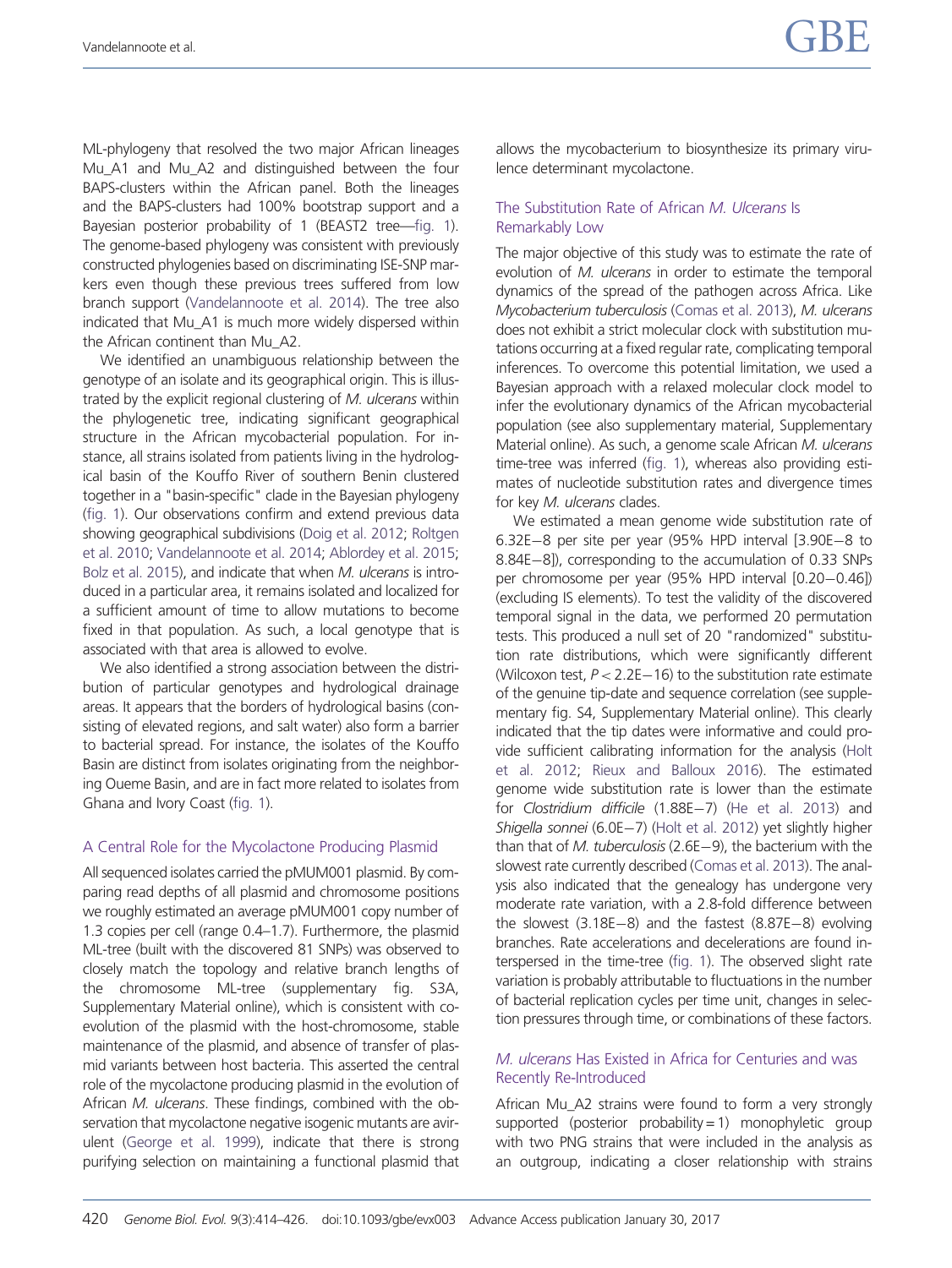<span id="page-7-0"></span>

FIG. 1.—Bayesian maximum clade credibility phylogeny for African M. ulcerans. The tree was visualized and colored in Figtree v1.4.2 ([Rambaut 2015\)](#page-12-0). Branches are color coded according to their branch specific substitution rate (legend at top). Branches defining major lineages are annotated on the tree. Tip labels are color coded according to their respective BAPS-clusters (the best visited BAPS partitioning scheme of our sample yielded a natural log marginal likelihood of - 95,857). Divergence dates (mean estimates and their respective 95% HDP) are indicated in green for major nodes. Note 95% HDP intervals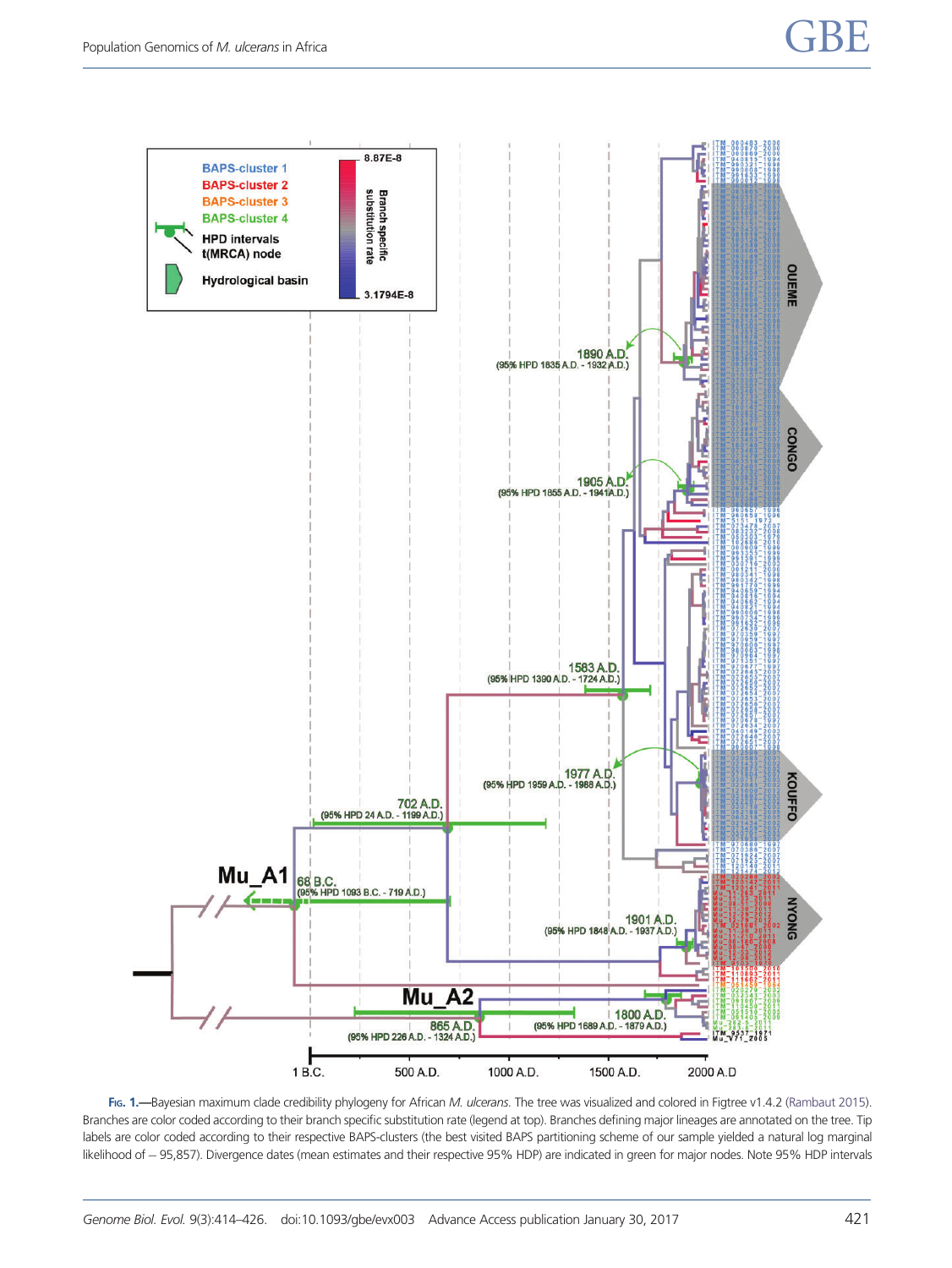#### Table 2

Timing of Introduction Events of Four Selected Epidemic Lineage Mu\_A1 Clones in Their Respective Hydrological Basin

| <b>Hydrological basin</b> | <b>Endemic hotspot</b>      | Approx. start     | Mean    | 95% HPD   | First reported cases                     |
|---------------------------|-----------------------------|-------------------|---------|-----------|------------------------------------------|
|                           |                             | of colonial rule  | t(MRCA) | t(MRCA)   |                                          |
| Congo                     | Songololo Territory         | $1885^{\circ}$    | 1905    | 1855-1941 | $1961d$ (Andersen 1965)                  |
| Nyong                     | Between Ayos and Akonolinga | $1884^c$          | 1901    | 1848-1937 | 1969 (Ravisse 1977; Ravisse et al. 1975) |
| Oueme                     | Southeastern Benin          | 1892 <sup>b</sup> | 1890    | 1835-1932 | 1988 (Muelder and Nourou 1990)           |
| Kouffo                    | Southeastern Benin          | 1892 <sup>b</sup> | 1977    | 1959-1988 | 1977 (Aquiar 1997)                       |

<sup>a</sup>Founding of the Belgian Congo Free State.

<sup>b</sup>Kingdom of Dahomey annexed into the French colonial empire.

'German Empire claimed the colony of Kamerun and began a steady push inland.

<sup>d</sup>Based on interviews and observations of healed lesions in the villages of the Songololo territory it was believed that M. ulcerans infections already existed in the area in 1935 [\(Meyers et al. 1974a\)](#page-12-0). HDP, highest probability density interval; t(MRCA), time to most recent common ancestor.

from PNG than African Mu\_A1 stains. The Bayesian analysis [\(fig. 1](#page-7-0)) indicated furthermore that lineage Mu\_A1 has been endemic in the African continent for hundreds of years  $(t_{MCRA}(Mu_A1) = 68$  BC (95% HPD 1093 BC-719 AD)). Conversely, Lineage Mu\_A2 was derived to have been introduced much more recently in the African continent  $(t_{MCRA}(Mu A2) = 1800 AD (95\% HPD 1689 AD-1879 AD)),$ explaining why the lineage is less common and more geographically restricted. Interestingly, the estimated time span of the Mu\_A2 introduction event coincides with a historical event of particular interest: the period of Neo-imperialism (late 19th–early 20th century). During this period, the European powers divided the African continent among themselves through the invasion, colonization, and annexation of territory. In the absence of a known alternative reservoir, nor vector, this specific temporal association implies a human-mediated Mu\_A2 introduction event, whether through the introduction of M. ulcerans bacteria within diseased humans, or an alternative reservoir or vector.

#### Recent Introduction of M. ulcerans in the Congo, Kouffo, Oueme, and Nyong Basins

The time-tree of African M. ulcerans also reveals evidence of the potential role that the so-called "Scramble for Africa" played in the spread of endemic Mu\_A1 clones in three hydrological basins (Congo, Oueme, and Nyong) that are particularly well covered by our isolate panel [\(fig. 1](#page-7-0)) [\(Pakenham](#page-12-0) [1993\)](#page-12-0). Because, to our knowledge, no epidemiological studies were conducted in these hydrological basins until the late 1900s, whether BU was a newly introduced, versus an old expanding illness in these regions [\(Janssens et al. 2005\)](#page-11-0) had remained unclear to date. Close inspection of the time-tree implied that, similar to the Mu\_A2 introduction event, the basin-specific Mu\_A1 introduction events coincide with the start of colonial rule (table 2).

To situate the historical model we are suggesting here, it is important to note that inhabitants of the three regions of interest have long exploited the river and forest ecologies prior to the arrival of the European colonial powers [\(Giles-](#page-11-0)[Vernick et al. 2015\)](#page-11-0). Many of the basin's inhabitants relied on natural resources for their survival and as such, were continuously exposed to the lentic environments. However, it was only after the start of colonial rule that the basin associated epidemic Mu\_A1 clones were introduced, presumably through the introduction of a M. ulcerans reservoir or vector. However, given the fact that no vector or reservoir species is known in the Afrotropic ecozone other than Homo sapiens [\(Durnez et al. 2009](#page-11-0); [Vandelannoote et al.](#page-12-0) [2010](#page-12-0); [Narh et al. 2015\)](#page-12-0), we postulate that it was the arrival of displaced BU-infected humans that played a role in the observed spread of M. ulcerans. Colonialism was commonly violent and introduced significant socio-economic changes in the three basins that often involved population displacement. In all likelihood, displaced BU-infected humans were not directly infecting other humans as human-to-human transmission of *M. ulcerans* is extremely rare [\(Debacker et al. 2003\)](#page-11-0). Humans were nevertheless in all probability an important reservoir as displaced BU-infected patients with active, openly discharging lesions could contaminate the environment during water contact activities by shedding concentrated clumps of mycobacteria.

A fourth noteworthy hydrological basin is that of the Beninese Kouffo River. The timing of its basin specific introduction event (1977 AD (95% HPD 1959 AD–1988 AD)) is much more recent than the three previously discussed basins. Notably, the first BU cases from this region were identified and

FIG. 1.—Continued

grow larger closer to the root of the tree as increasingly less timing calibration information is available the further one goes back in time. Geographically localized clonal expansions associated with four particular hydrological basins (Congo, Kouffo, Oueme, and Nyong) are highlighted with boxes and their corresponding t(MRCA) & 95% HDP are specified in green.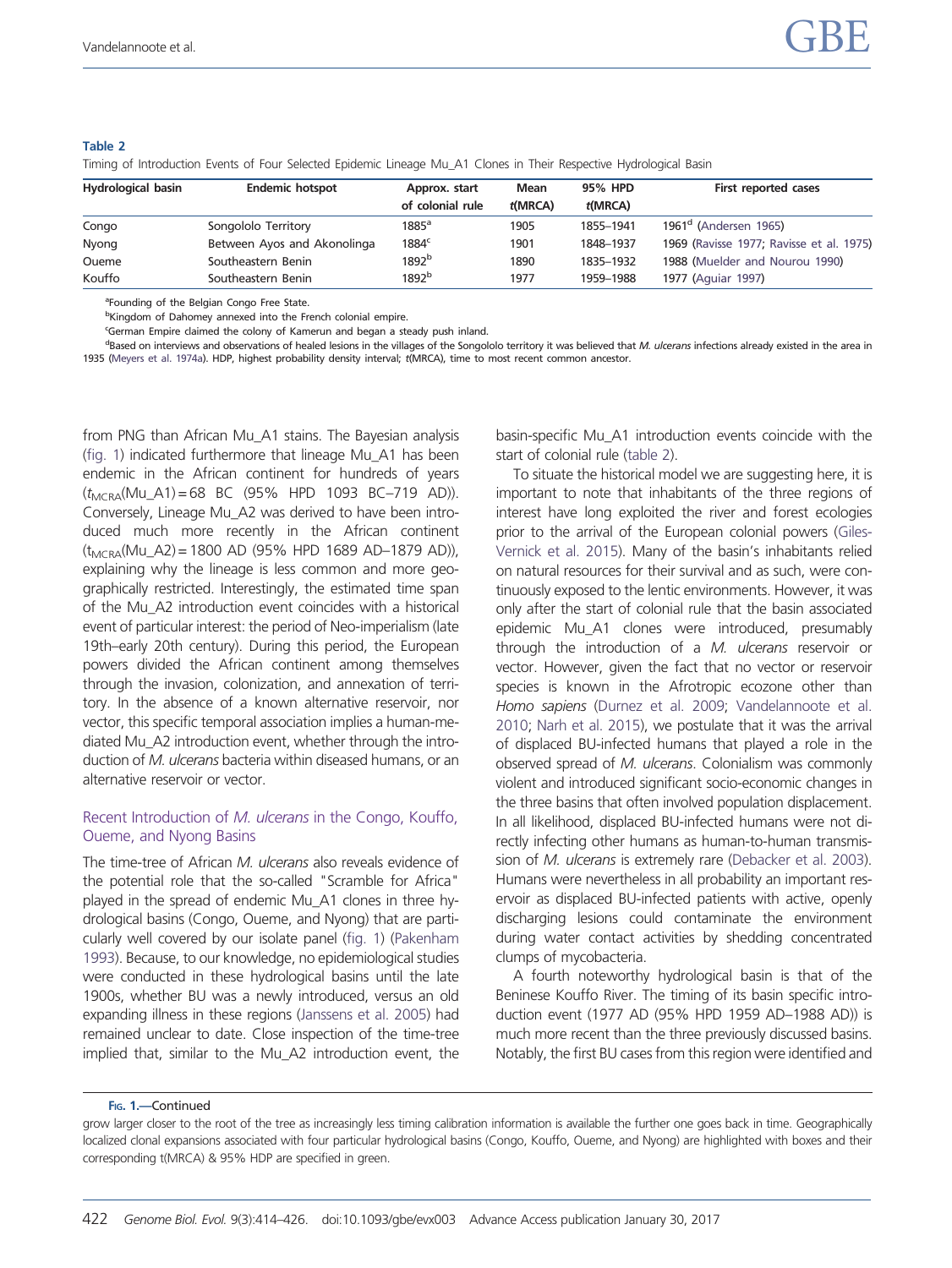<span id="page-9-0"></span>

FIG. 2.—Geospatial distribution of African M. ulcerans through time. A Bayesian maximum clade credibility phylogeny is drawn for lineage Mu\_A1 with branches color coded according to their most likely location state (legend at top). Pie charts indicate location state posterior probability distributions of major nodes. The amount of location states was limited to five by merging the disease isolates of certain neighboring countries. The genetically distinct Ugandan singleton node (which represents its own BAPS-cluster) was omitted from the analysis as multiple isolates are required per cluster. Divergence dates (mean estimates and their respective 95% HDP) are indicated in green for nodes that fall outside of the time scale. A number of oversampled localized clonal expansions are collapsed in the tree with the size of their representing cartoon proportional to the amount of collapsed taxa. The tips of the tree are connected to the location of residence of patients from whom the isolate was grown.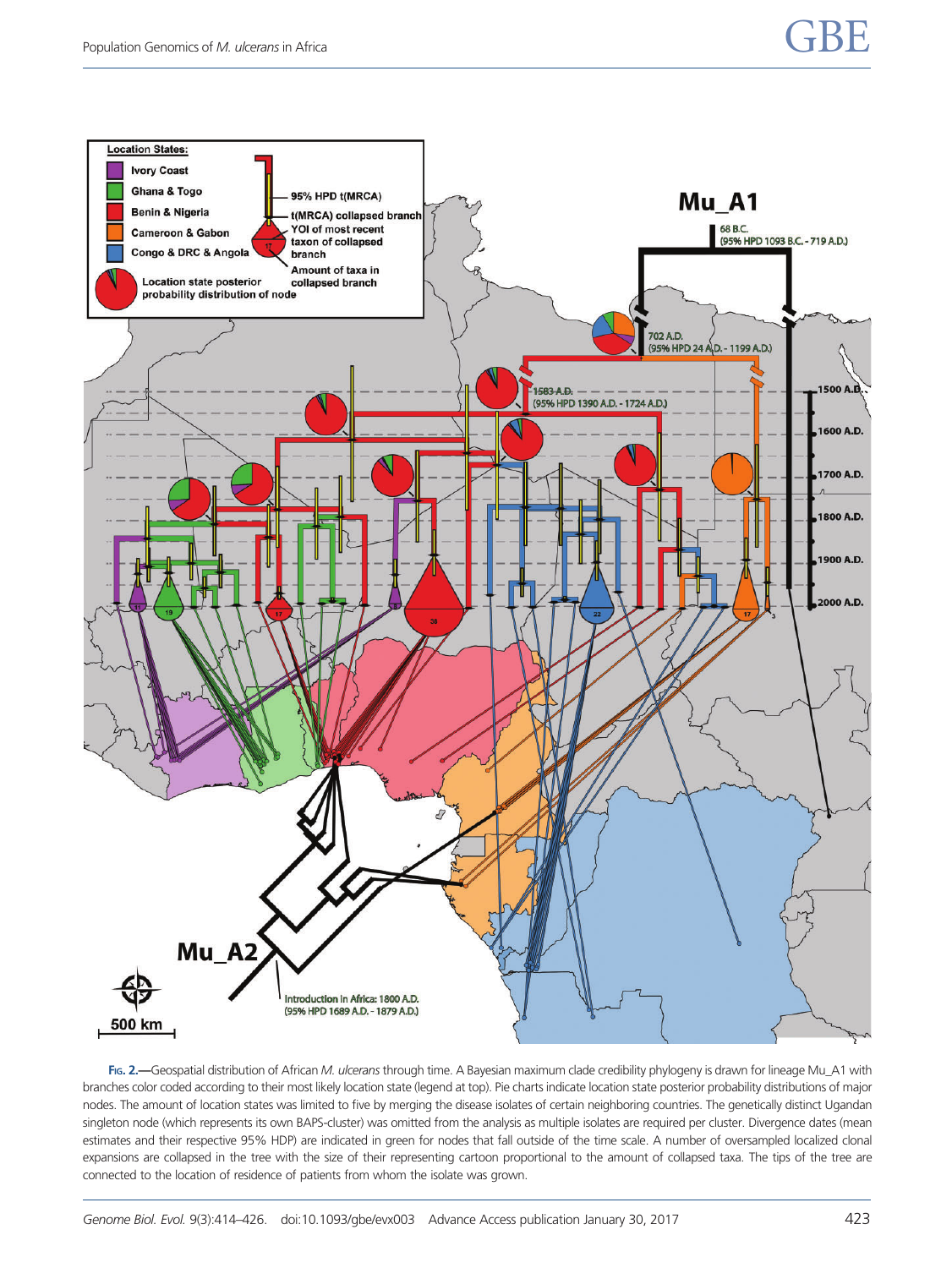treated in 1977 [\(Aguiar 1997](#page-11-0)), concurrent with the estimated introduction event.

#### The Historic Spread of M. ulcerans Lineage Mu\_A1

The phylogeographic analysis also offered new insights on the geospatial spread of M. ulcerans lineage Mu\_A1 through time [\(fig.2](#page-9-0)). Uganda, Cameroon, and Gabon occupybasal branches in the Mu A1 time-tree indicating that the bacterium has been extant in these regions for the longest time. The lineage subsequently expanded from these regions into West and Central Africa. Ancestral state reconstruction analysis indicated that this expansion most likely occurred from the region that encompasses Benin and Nigeria (posterior probability = 0.91). From there, Mu\_A1 spreads further west (into Togo, Ghana, and Ivory Coast) and back east (into Congo, DRC, and Angola).

In other bacterial pathogens, the discipline of microbial phylogeography has also proved to be a powerful means of investigating not only the spread of microbes but also the movement of their hosts. For example, interesting associations were found between the genotypes of Helicobacter pylori strains, their places of origin, and the migration and ethnicity of their human hosts [\(Linz et al. 2007](#page-11-0)). Additionally, the spread of M. tuberculosis and M. leprae also reflects the migrations of early humans [\(Monot et al. 2009;](#page-12-0) [Comas et al. 2013](#page-11-0)).

Comparable as in these landmark studies, the phylogeographic approach applied here is limited in the respect that it studies a sample of the mycobacterial population from which it then infers information about the entire population through various statistical methods. Even though our isolate panel originates from all African disease foci that have ever yielded positive M. ulcerans cultures, the spatial coverage of disease isolates is moderately restricted to specific geographical areas, which might have confounded our interpretation of the historic spread of African M. ulcerans.

## **Conclusion**

Here we reconstructed the population structure and evolutionary history of African M. ulcerans using the molecular and bioinformatics tools of modern population genomics. The genetic diversity of M. ulcerans proved restricted because of its slow substitution rate coupled with its recent origin. Sequence types appear to be maintained in geographically separated subpopulations that are associated with hydrological drainage areas. Our data suggest that the spread of M. ulcerans across Africa is a relatively modern phenomenon and one that has escalated since the late 19th and the early 20th centuries. Using temporal associations, this work implicates human-induced changes and activities behind the expansion of BU in Africa. We hypothesize that humans with actively infected, openly discharging BU lesions inadvertently contaminated aquatic environments during water contact activities and thus played a role in the spread of the mycobacterium. Our observations on the possible role of humans as

potential maintenance reservoir to sustain new BU infections suggests that interventions in a region aimed at reducing the human BU burden will at the same time break the transmission chains within that region. Active case-finding programs, improved disease surveillance, and the early treatment of preulcerative infections with specific antibiotics will decrease the amounts of mycobacteria shed into the environment and may as a result reduce disease transmission. Our findings are supported by the observed decline of BU incidence recorded in some areas which profited from both improved BU surveillance and early treatment ([WHO 2015](#page-12-0)).

## Supplementary Material

Supplementary data are available at Genome Biology and Evolution online.

## Authors' Contributions

Designed research: K.V., M.E., F.P., H.L., T.P.S, and B.J.

Performed research: K.V., K.M., and T.P.S

Contributed new reagents or analytic tools: K.V., C.M., D.A., D.P., S.E., T.S., L.M., E.M., A.C., J.L., A.F., and T.P.S.

Analyzed data: K.V., C.M., and T.P.S.

Wrote the paper: K.V., C.M., T.P.S., K.J., and B.J.

## Acknowledgments

K.V. was supported by a PhD-grant of the Flemish Interuniversity Council—University Development Cooperation (Belgium). B.d.J. and C.M. were supported by the European Research Council-INTERRUPTB starting grant (no. 311725). T.P.S. was supported by a fellowship from the National Health and Medical Research Council of Australia (1105525).

Funding for this work was provided by the Department of Economy, Science and Innovation of the Flemish Government, the Stop Buruli Consortium supported by the UBS Optimus Foundation, and the Fund for Scientific Research Flanders (Belgium) (FWO grant no. G.0321.07N). The computational resources used in this work were provided by the HPC core facility CalcUA and VSC (Flemish Supercomputer Center), funded by the University of Antwerp, the Hercules Foundation and the Flemish Government—department EWI. Aspects of the research in Cameroon and Benin were funded by the Raoul Follereau Fondation France. The funders had no role in study design, data collection and analysis, decision to publish, or preparation of the manuscript.

We thank Tanja Stadler for helpful discussions. We thank Pim de Rijk, Wim Mulders, Krista Fissette, Elie Nduwamahoro, and Cécile Uwizeye for their excellent technical assistance.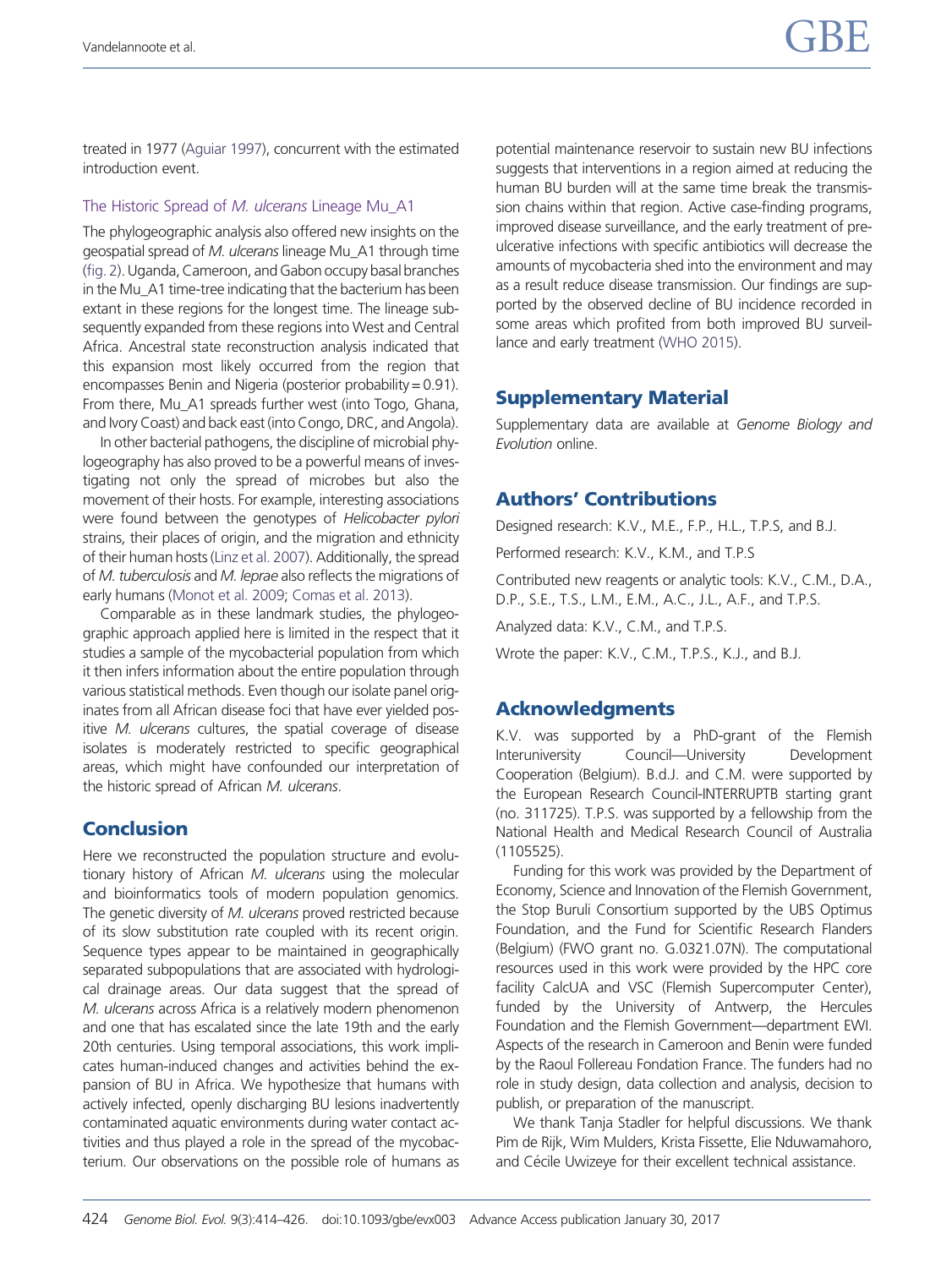# <span id="page-11-0"></span>Literature Cited

- Ablordey AS, et al. 2015. Whole genome comparisons suggest random distribution of Mycobacterium ulcerans genotypes in a Buruli ulcer endemic region of Ghana. PLoS Negl Trop Dis. 9:e0003681. doi: 10.1371/journal.pntd.0003681
- Aguiar J. 1997. L'ulcère de Buruli, une maladie mycobactérienne importante et en recrudescence au Bénin. Bull Seances Acad R Sci Outre Mer. 43:325–356.
- Andersen FO. 1965. Mycobacterial skin ulcers. Clinical experience. Cent Afr J Med. 11:131–135.
- Andrews S. 2015. FastQC: A quality control tool for high throughput sequence data, Available from: [http://www.bioinformatics.babraham.](http://www.bioinformatics.babraham.ac.uk/projects/fastqc/) [ac.uk/projects/fastqc/](http://www.bioinformatics.babraham.ac.uk/projects/fastqc/).
- Baele G, et al. 2012. Improving the accuracy of demographic and molecular clock model comparison while accommodating phylogenetic uncertainty. Mol Biol Evol. 29:2157–2167.
- Barrick JE, et al. 2014. Identifying structural variation in haploid microbial genomes from short-read resequencing data using breseq. BMC Genomics 15:1039.
- Bolz M, et al. 2015. Locally confined clonal complexes of Mycobacterium ulcerans in two Buruli ulcer endemic regions of Cameroon. PLoS Negl Trop Dis. 9:e0003802.
- Bouckaert R, et al. 2014. BEAST 2: a software platform for Bayesian evolutionary analysis. PLoS Comput Biol. 10:e1003537.
- Brosch R, et al. 2002. A new evolutionary scenario for the Mycobacterium tuberculosis complex. Proc Natl Acad Sci U S A. 99:3684–3689.
- Bruen TC, Philippe H, Bryant D. 2006. A simple and robust statistical test for detecting the presence of recombination. Genetics 172:2665– 2681.
- Comas I, et al. 2013. Out-of-Africa migration and Neolithic coexpansion of Mycobacterium tuberculosis with modern humans. Nat Genet. 45:1176–1182.
- Cook A. 1970. Mengo hospital notes, 1897, Makerere Medical School Library. BMJ. 2:378–379.
- Corander J, Marttinen P, Siren J, Tang J. 2008. Enhanced Bayesian modelling in BAPS software for learning genetic structures of populations. BMC Bioinformatics 9:539.
- Corander J, Tang J. 2007. Bayesian analysis of population structure based on linked molecular information. Math Biosci. 205:19–31.
- Croucher NJ, Harris SR, Grad YH, Hanage WP. 2013. Bacterial genomes in epidemiology–present and future. Philos Trans R Soc Lond Ser: B Biol Sci. 368:20120202.
- Debacker M, et al. 2004. Mycobacterium ulcerans disease: role of age and gender in incidence and morbidity. Trop Med Int Health: TM & IH. 9:1297–1304.
- Debacker M, Zinsou C, Aguiar J, Meyers WM, Portaels F. 2003. First case of Mycobacterium ulcerans disease (Buruli ulcer) following a human bite. Clin Infect Dis: Off Publ Infect Dis Soc Am. 36:e67–e68.
- Demangel C, Stinear TP, Cole ST. 2009. Buruli ulcer: reductive evolution enhances pathogenicity of Mycobacterium ulcerans. Nat Rev Microbiol. 7:50–60.
- Doig KD, et al. 2012. On the origin of Mycobacterium ulcerans, the causative agent of Buruli ulcer. BMC Genomics 13:258.
- Drummond AJ, Ho SY, Phillips MJ, Rambaut A. 2006. Relaxed phylogenetics and dating with confidence. PLoS Biol. 4:e88.
- Drummond AJ, Nicholls GK, Rodrigo AG, Solomon W. 2002. Estimating mutation parameters, population history and genealogy simultaneously from temporally spaced sequence data. Genetics 161:1307– 1320.
- Durnez L, et al. 2009. A comparison of DNA extraction procedures for the detection of Mycobacterium ulcerans, the causative agent of Buruli ulcer, in clinical and environmental specimens. J Microbiol Methods. 76:152–158.
- Durnez L, et al. 2010. Terrestrial small mammals as reservoirs of Mycobacterium ulcerans in Benin. Appl Environ Microbiol. 76:4574– 4577.
- Eddyani M, et al. 2004. Potential role for fish in transmission of Mycobacterium ulcerans disease (Buruli ulcer): an environmental study. Appl Environ Microbiol. 70:5679–5681.
- Eddyani M, et al. 2015. A genomic approach to resolving relapse versus reinfection among four cases of Buruli ulcer. PLoS Negl Trop Dis. 9:e0004158.
- Garrison E, Marth G. 2012. Haplotype-based variant detection from shortread sequencing. arXiv preprint arXiv:1207.3907.
- George KM, et al. 1999. Mycolactone: a polyketide toxin from Mycobacterium ulcerans required for virulence. Science 283:854–857.
- Giles-Vernick T, Owona-Ntsama J, Landier J, Eyangoh S. 2015. The puzzle of Buruli ulcer transmission, ethno-ecological history and the end of "love" in the Akonolinga district, Cameroon. Soc Sci Med. 129:20–27.
- Gryseels S, et al. 2012. Amoebae as potential environmental hosts for Mycobacterium ulcerans and other mycobacteria, but doubtful actors in Buruli ulcer epidemiology. PLoS Negl Trop Dis. 6:e1764.
- Harrison P, Seeman T. 2014. Nesoni, Available from: [https://github.com/](https://github.com/Victorian-Bioinformatics-Consortium/nesoni) [Victorian-Bioinformatics-Consortium/nesoni:](https://github.com/Victorian-Bioinformatics-Consortium/nesoni) Victorian Bioinformatics Consortium.
- He M, et al. 2013. Emergence and global spread of epidemic healthcareassociated Clostridium difficile. Nat Genet. 45:109–113.
- Hillis DM, Bull JJ. 1993. An empirical-test of bootstrapping as a method for assessing confidence in phylogenetic analysis. Syst Biol. 42:182–192.
- Hodcroft E. 2013. TreeCollapserCL 4. Available from: [http://emmahod](http://emmahodcroft.com/TreeCollapseCL.html)[croft.com/TreeCollapseCL.html:](http://emmahodcroft.com/TreeCollapseCL.html) University of Edinburgh.
- Holt KE, et al. 2012. Shigella sonnei genome sequencing and phylogenetic analysis indicate recent global dissemination from Europe. Nat Genet. 44:1056–1059.
- Huson DH, Bryant D. 2006. Application of phylogenetic networks in evolutionary studies. Mol Biol Evol. 23:254–267.
- Jacobsen KH, Padgett JJ. 2010. Risk factors for Mycobacterium ulcerans infection. Int J Infect Dis: IJID: Off Publ Int Soc Infect Dis. 14:e677– e681.
- Janssens P, Pattyn S, Meyers W, Portaels F. 2005. Buruli ulcer: an historical overview with updating. Bull Seances Acad R Sci Outre Mer. 51:265– 299.
- Kaser M, et al. 2007. Evolution of two distinct phylogenetic lineages of the emerging human pathogen Mycobacterium ulcerans. BMC Evol Biol. 7:177.
- Langmead B, Salzberg SL. 2012. Fast gapped-read alignment with Bowtie 2. Nat Methods. 9:357–359.
- Lartillot N, Philippe H. 2006. Computing Bayes factors using thermodynamic integration. Syst Biol. 55:195–207.
- Lemey P, Rambaut A, Drummond AJ, Suchard MA. 2009. Bayesian phylogeography finds its roots. PLoS Comput Biol. 5:e1000520.
- Li H, Durbin R. 2009. Fast and accurate short read alignment with Burrows–Wheeler transform. Bioinformatics 25:1754–1760.
- Li H, et al. 2009. The sequence alignment/map format and SAMtools. Bioinformatics 25:2078–2079.
- Linz B, et al. 2007. An African origin for the intimate association between humans and Helicobacter pylori. Nature 445:915–918.
- Mahillon J, Chandler M. 1998. Insertion sequences. Microbiol Mol Biol Rev. 62:725–774.
- Marsollier L, et al. 2007. Impact of Mycobacterium ulcerans biofilm on transmissibility to ecological niches and Buruli ulcer pathogenesis. PLoS Pathog. 3:e62.
- Marttinen P, et al. 2012. Detection of recombination events in bacterial genomes from large population samples. Nucleic Acids Res. 40:e6.
- Merritt RW, Benbow ME, Small PLC. 2005. Unraveling an emerging disease associated with disturbed aquatic environments: the case of Buruli ulcer. Front Ecol Environ. 3:323–331.